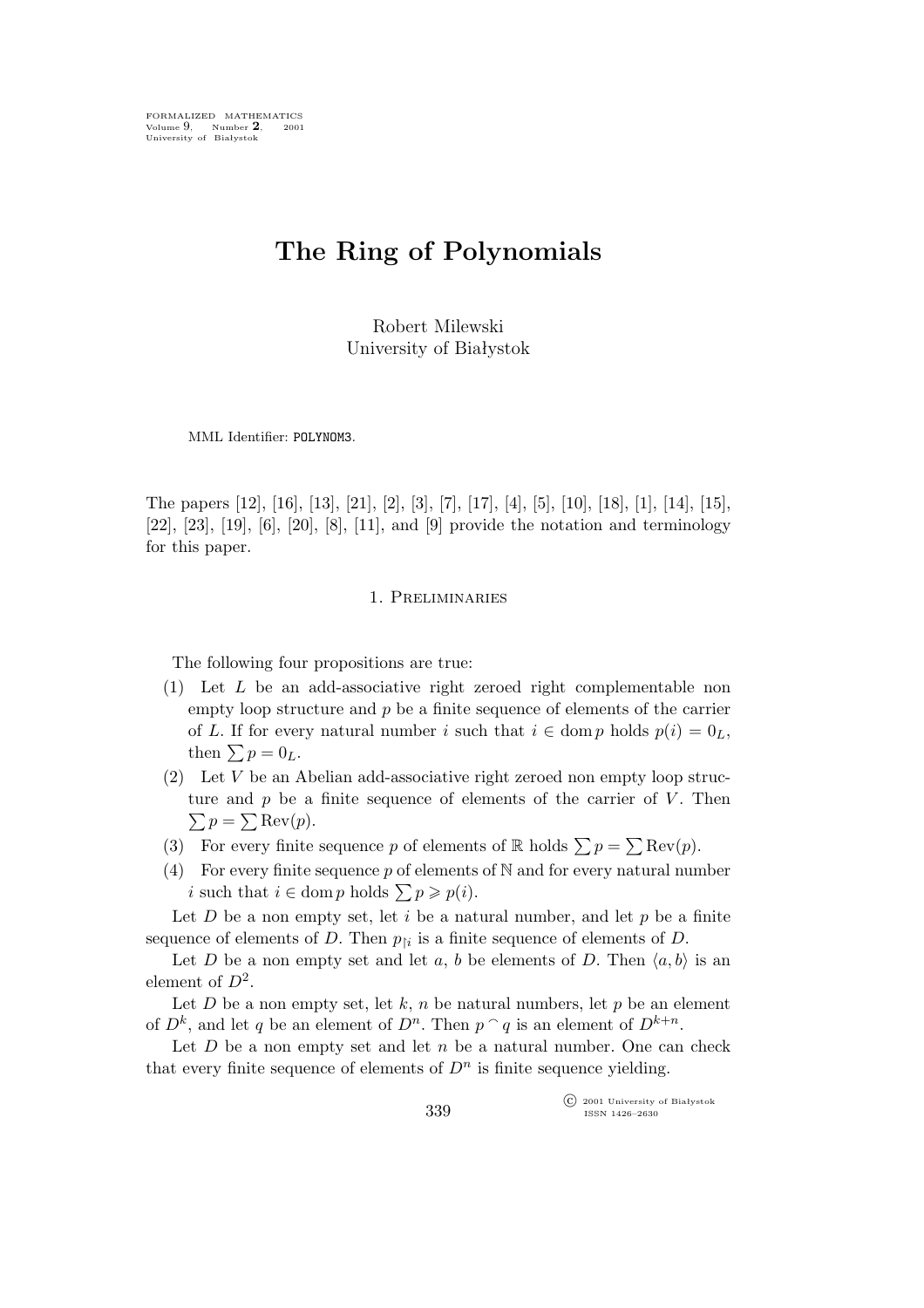Let  $D$  be a non empty set, let  $k$ ,  $n$  be natural numbers, let  $p$  be a finite sequence of elements of  $D^k$ , and let q be a finite sequence of elements of  $D^n$ . Then  $p \cap q$  is an element of  $(D^{k+n})^*$ .

In this article we present several logical schemes. The scheme *NonUniqPiSe* $qExD$  deals with a non empty set  $A$ , a natural number  $B$ , and a binary predicate *P*, and states that:

There exists a finite sequence p of elements of  $A$  such that dom  $p =$ Seg  $\beta$  and for every natural number k such that  $k \in \text{Seg } \beta$  holds  $\mathcal{P}[k, \pi_k p]$ 

provided the following condition is satisfied:

*•* For every natural number k such that k *∈* Seg *B* there exists an element d of  $A$  such that  $P[k, d]$ .

The scheme *SeqOfSeqLambdaD* deals with a non empty set *A*, a natural number  $\beta$ , a unary functor  $\mathcal F$  yielding a natural number, and a binary functor  $G$  yielding an element of  $A$ , and states that:

There exists a finite sequence  $p$  of elements of  $\mathcal{A}^*$  such that

(i)  $\ln p = \mathcal{B}$ , and

(ii) for every natural number k such that  $k \in \text{Seg } \mathcal{B}$  holds

len  $\pi_k p = \mathcal{F}(k)$  and for every natural number *n* such that  $n \in$ dom  $\pi_k p$  holds  $(\pi_k p)(n) = \mathcal{G}(k, n)$ 

for all values of the parameters.

2. The Lexicographic Order of Finite Sequences

Let *n* be a natural number and let *p*, *q* be elements of  $\mathbb{N}^n$ . The predicate  $p < q$  is defined by the condition (Def. 1).

(Def. 1) There exists a natural number i such that  $i \in \text{Seg } n$  and  $p(i) < q(i)$  and for every natural number k such that  $1 \leq k$  and  $k < i$  holds  $p(k) = q(k)$ .

Let us note that the predicate  $p < q$  is antisymmetric. We introduce  $q > p$  as a synonym of  $p < q$ .

Let *n* be a natural number and let *p*, *q* be elements of  $\mathbb{N}^n$ . The predicate  $p \leqslant q$  is defined by:

(Def. 2)  $p < q$  or  $p = q$ .

Let us note that the predicate  $p \leqslant q$  is reflexive. We introduce  $q \geqslant p$  as a synonym of  $p \leqslant q$ .

We now state three propositions:

- (5) Let *n* be a natural number and *p*, *q*, *r* be elements of  $\mathbb{N}^n$ . Then
- (i) if  $p < q$  and  $q < r$ , then  $p < r$ , and
- (ii) if  $p < q$  and  $q \leq r$  or  $p \leq q$  and  $q < r$  or  $p \leq q$  and  $q \leq r$ , then  $p \leq r$ .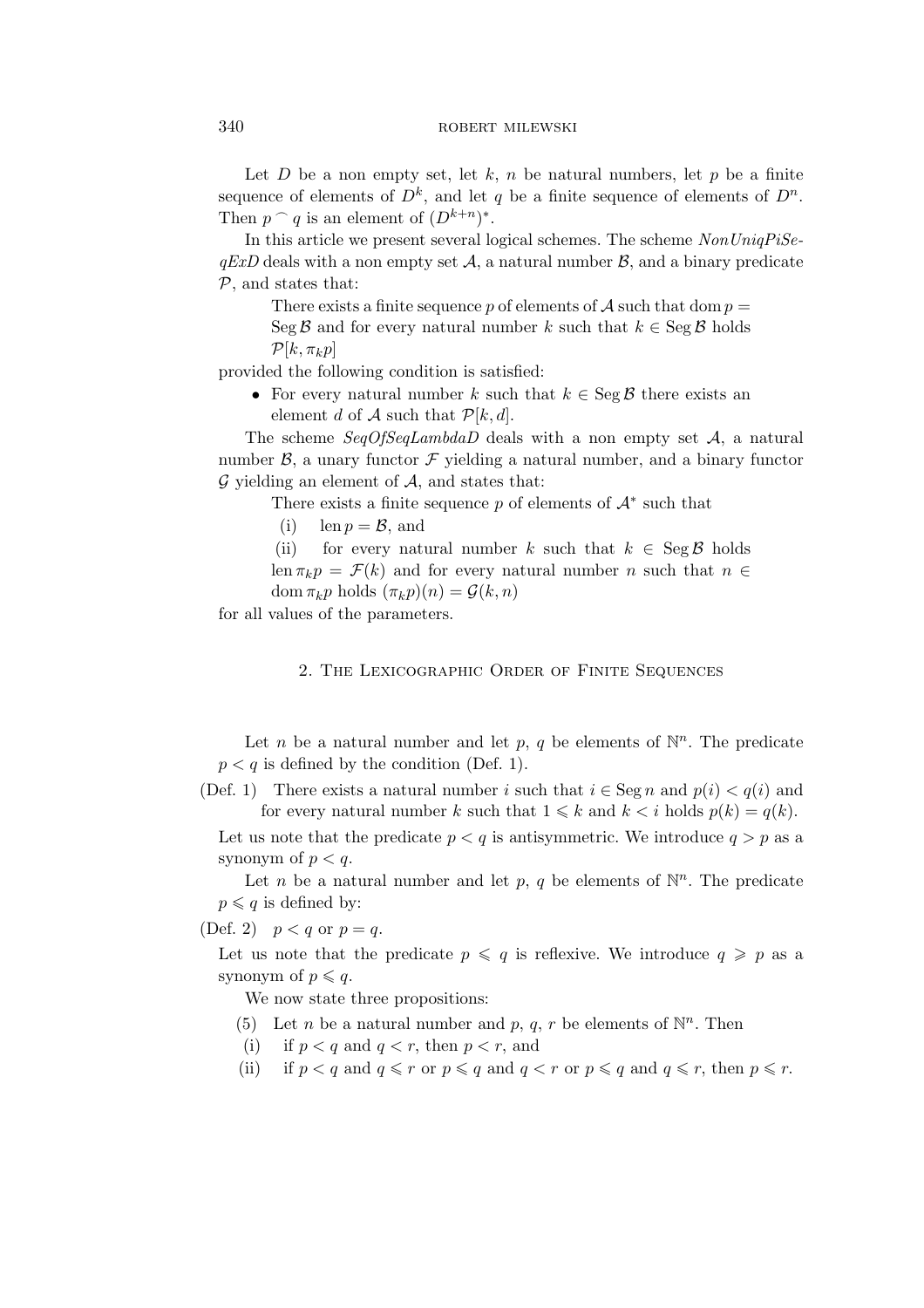- (6) Let *n* be a natural number and *p*, *q* be elements of  $\mathbb{N}^n$ . Suppose  $p \neq q$ . Then there exists a natural number i such that  $i \in \text{Seg } n$  and  $p(i) \neq q(i)$ and for every natural number k such that  $1 \leq k$  and  $k < i$  holds  $p(k) =$  $q(k)$ .
- (7) For every natural number *n* and for all elements *p*, *q* of  $\mathbb{N}^n$  holds  $p \leq q$ or  $p > q$ .

Let n be a natural number. The functor TuplesOrder  $n$  yielding an order in  $\mathbb{N}^n$  is defined by:

(Def. 3) For all elements p, q of  $\mathbb{N}^n$  holds  $\langle p, q \rangle \in \text{TuplesOrder } n \text{ iff } p \leq q$ . Let  $n$  be a natural number. Note that TuplesOrder  $n$  is linear-order.

3. Decomposition of Natural Numbers

Let  $i$  be a non empty natural number and let  $n$  be a natural number. The functor  $\mathbf{Decomp}(n, i)$  yielding a finite sequence of elements of  $\mathbb{N}^i$  is defined by:

(Def. 4) There exists a finite subset A of  $\mathbb{N}^i$  such that  $Decomp(n,i)$  = SgmX(TuplesOrder *i*, *A*) and for every element p of  $\mathbb{N}^i$  holds  $p \in A$  iff  $\sum p = n.$ 

Let  $i$  be a non empty natural number and let  $n$  be a natural number. Note that  $Decomp(n, i)$  is non empty one-to-one and finite sequence yielding.

The following propositions are true:

- (8) For every natural number *n* holds len  $Decomp(n, 1) = 1$ .
- (9) For every natural number *n* holds len  $Decomp(n, 2) = n + 1$ .
- (10) For every natural number *n* holds  $Decomp(n, 1) = \langle \langle n \rangle \rangle$ .
- (11) For all natural numbers i, j, n, k<sub>1</sub>, k<sub>2</sub> such that  $(Decomp(n, 2))(i) = \langle k_1, k_2 \rangle$ *n* −′ k<sub>1</sub> $\rangle$  and (Decomp $(n, 2)(j) = \langle k_2, n - k_2 \rangle$  holds  $i < j$  iff  $k_1 < k_2$ .
- (12) For all natural numbers i, n,  $k_1$ ,  $k_2$  such that  $(Decomp(n, 2))(i) = \langle k_1, k_2 \rangle$  $n -' k_1$  and  $(Decomp(n, 2))(i + 1) = \langle k_2, n -' k_2 \rangle$  holds  $k_2 = k_1 + 1$ .
- (13) For every natural number *n* holds  $(Decomp(n, 2))(1) = \langle 0, n \rangle$ .
- (14) For all natural numbers *n*, *i* such that  $i \in \text{Seg}(n + 1)$  holds  $(Decomp(n, 2))(i) = \langle i - 1, (n + 1) - 1 \rangle.$

Let L be a non empty groupoid, let p, q, r be sequences of L, and let t be a finite sequence of elements of  $\mathbb{N}^3$ . The functor prodTuples $(p, q, r, t)$  yielding an element of (the carrier of  $L$ )<sup>\*</sup> is defined by:

(Def. 5) len prodTuples $(p,q,r,t) = \text{len } t$  and for every natural number k such that  $k \in \text{Seg} \text{len } t$  holds  $(\text{prodTuples}(p, q, r, t))(k) = p(\pi_1 \pi_k t) \cdot q(\pi_2 \pi_k t)$ .  $r(\pi_3\pi_kt)$ .

One can prove the following propositions: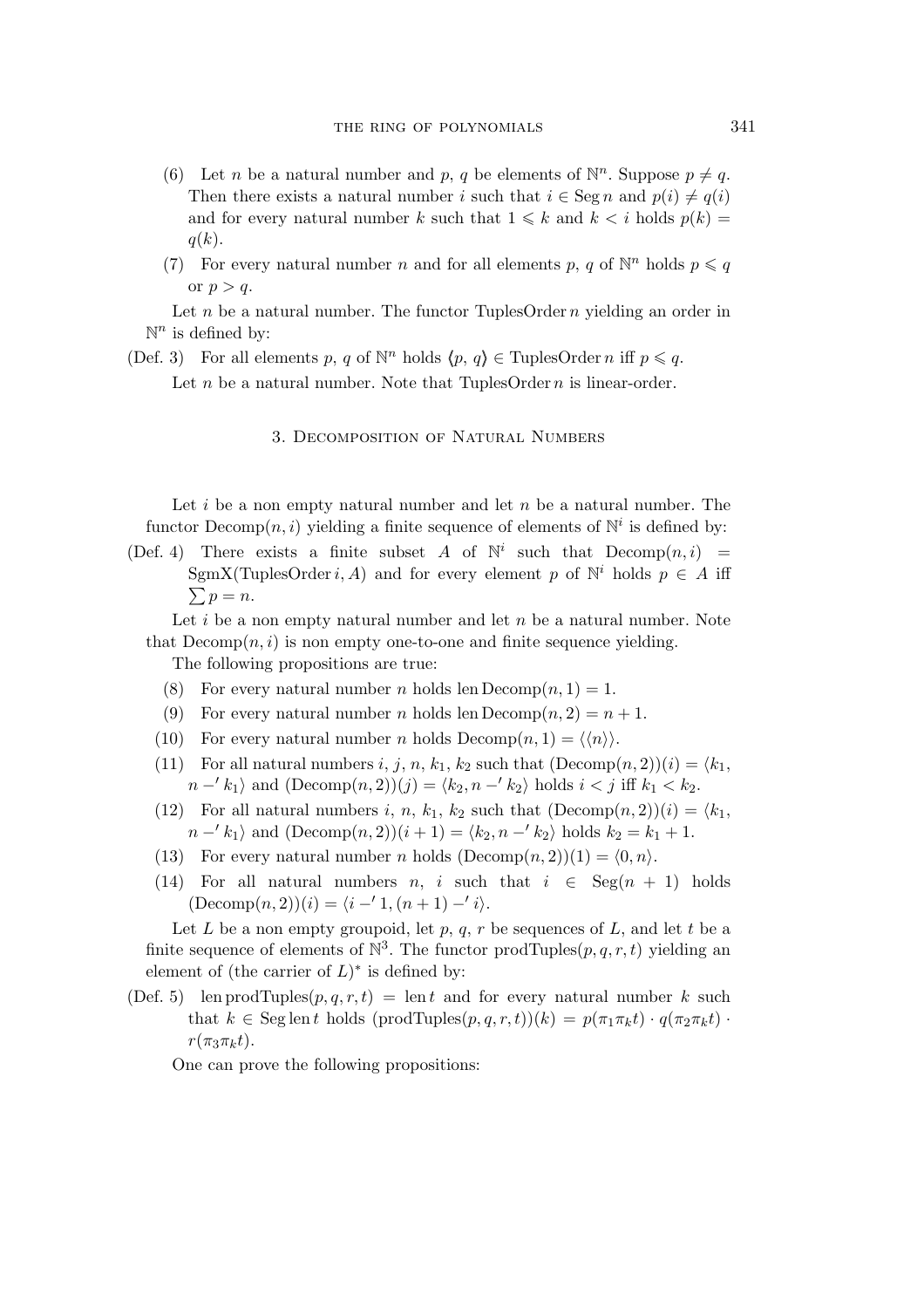## 342 ROBERT MILEWSKI

- (15) Let L be a non empty groupoid, p, q, r be sequences of L, t be a finite sequence of elements of  $\mathbb{N}^3$ , P be a permutation of dom t, and  $t_1$  be a finite sequence of elements of  $\mathbb{N}^3$ . If  $t_1 = t \cdot P$ , then prodTuples $(p, q, r, t_1) =$ prodTuples $(p,q,r,t) \cdot P$ .
- (16) For every set D and for every finite sequence f of elements of D*<sup>∗</sup>* and for every natural number *i* holds  $\overline{f|i} = \overline{f}|i$ .
- (17) Let p be a finite sequence of elements of  $\mathbb R$  and q be a finite sequence of elements of N. If  $p = q$ , then for every natural number i holds  $p[i = q[i]$ .
- (18) For every finite sequence  $p$  of elements of N and for all natural numbers *i*, *j* such that  $i \leq j$  holds  $\sum (p \upharpoonright i) \leq \sum (p \upharpoonright j)$ .
- (19) Let p be a finite sequence of elements of  $\mathbb R$  and i be a natural number. If  $i < \operatorname{len} p$ , then  $p \upharpoonright (i + 1) = (p \upharpoonright i) \cap \langle p(i + 1) \rangle$ .
- (20) Let p be a finite sequence of elements of R and i be a natural number. If  $i < \text{len } p$ , then  $\sum (p \restriction (i + 1)) = \sum (p \restriction i) + p(i + 1)$ .
- (21) Let p be a finite sequence of elements of N and i, j,  $k_1$ ,  $k_2$  be natural numbers. Suppose  $i < \text{len } p$  and  $j < \text{len } p$  and  $p(i + 1) \neq 0$  and  $p(j + 1) \neq 0$ 0 and  $1 \leq k_1$  and  $1 \leq k_2$  and  $k_1 \leq p(i+1)$  and  $k_2 \leq p(j+1)$  and  $\sum(p[i] + k_1 = \sum(p[j] + k_2)$ . Then  $i = j$  and  $k_1 = k_2$ .
- (22) Let  $D_1$ ,  $D_2$  be sets,  $f_1$  be a finite sequence of elements of  $D_1^*$ ,  $f_2$  be a finite sequence of elements of  $D_2^*$ , and  $i_1$ ,  $i_2$ ,  $j_1$ ,  $j_2$  be natural numbers. Suppose  $i_1 \in \text{dom } f_1$  and  $i_2 \in \text{dom } f_2$  and  $j_1 \in \text{dom } f_1(i_1)$  and  $j_2 \in$ dom  $f_2(i_2)$  and  $\overline{f_1} = \overline{f_2}$  and  $\sum (\overline{f_1} \mid (i_1 - '1)) + j_1 = \sum (\overline{f_2} \mid (i_2 - '1)) + j_2$ . Then  $i_1 = i_2$  and  $j_1 = j_2$ .

## 4. Polynomials

Let  $L$  be a non empty zero structure. A Polynomial of  $L$  is an algebraic sequence of L.

The following proposition is true

(23) Let L be a non empty zero structure, p be a Polynomial of L, and n be a natural number. Then  $n \geqslant \text{len } p$  if and only if the length of p is at most  $\overline{n}$ .

Now we present two schemes. The scheme *PolynomialLambda* deals with a non empty loop structure  $\mathcal{A}$ , a natural number  $\mathcal{B}$ , and a unary functor  $\mathcal{F}$  yielding an element of the carrier of *A*, and states that:

There exists a Polynomial p of A such that len  $p \leq \mathcal{B}$  and for every natural number *n* such that  $n < B$  holds  $p(n) = \mathcal{F}(n)$ 

for all values of the parameters.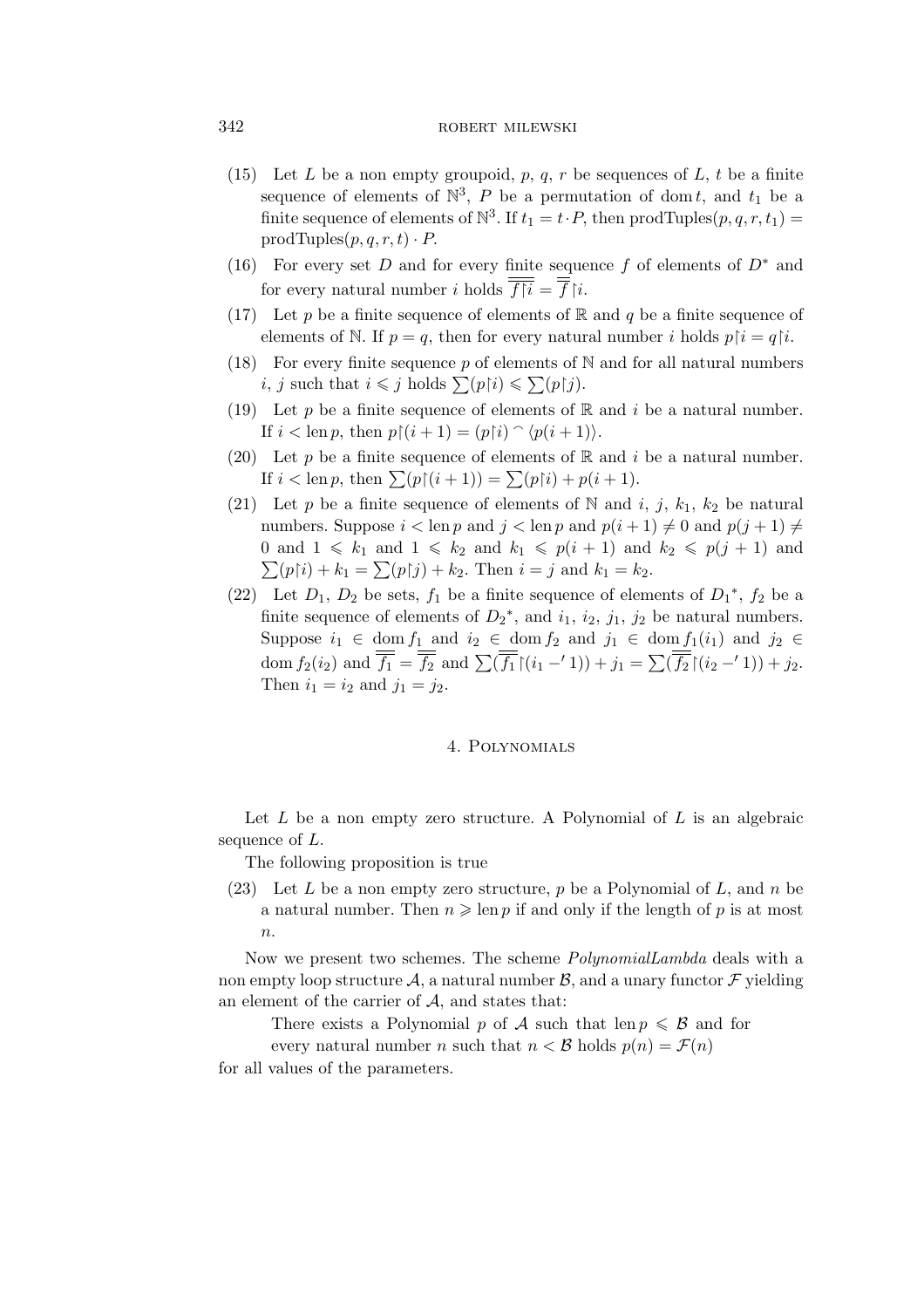The scheme *ExDLoopStrSeq* deals with a non empty loop structure *A* and a unary functor  $\mathcal F$  yielding an element of the carrier of  $\mathcal A$ , and states that:

There exists a sequence S of *A* such that for every natural number n holds  $S(n) = \mathcal{F}(n)$ 

for all values of the parameters.

Let  $L$  be a non empty loop structure and let  $p, q$  be sequences of  $L$ . The functor  $p + q$  yielding a sequence of L is defined by:

(Def. 6) For every natural number n holds  $(p+q)(n) = p(n) + q(n)$ .

Let  $L$  be a right zeroed non empty loop structure and let  $p, q$  be Polynomials of L. Note that  $p + q$  is finite-Support.

One can prove the following two propositions:

- (24) Let L be a right zeroed non empty loop structure,  $p, q$  be Polynomials of L, and n be a natural number. Suppose the length of  $p$  is at most  $n$  and the length of q is at most n. Then the length of  $p + q$  is at most n.
- $(25)$  For every right zeroed non empty loop structure L and for all Polynomials p, q of L holds support $(p+q) \subseteq$  support p  $\cup$  support q.

Let L be an Abelian non empty loop structure and let  $p$ , q be sequences of L. Let us note that the functor  $p + q$  is commutative.

One can prove the following proposition

 $(26)$  For every add-associative non empty loop structure L and for all sequences p, q, r of L holds  $(p+q) + r = p + (q+r)$ .

Let  $L$  be a non empty loop structure and let  $p$  be a sequence of  $L$ . The functor  $-p$  yielding a sequence of L is defined by:

(Def. 7) For every natural number *n* holds  $(-p)(n) = -p(n)$ .

Let  $L$  be an add-associative right zeroed right complementable non empty loop structure and let p be a Polynomial of L. Observe that *−*p is finite-Support.

Let  $L$  be a non empty loop structure and let  $p, q$  be sequences of  $L$ . The functor  $p - q$  yields a sequence of L and is defined as follows:

(Def. 8) p *−* q = p + *−*q.

Let  $L$  be an add-associative right zeroed right complementable non empty loop structure and let p, q be Polynomials of L. Note that p*−*q is finite-Support.

Next we state the proposition

(27) Let L be a non empty loop structure, p, q be sequences of L, and n be a natural number. Then  $(p - q)(n) = p(n) - q(n)$ .

Let  $L$  be a non empty zero structure. The functor  $0. L$  yielding a sequence of  $L$  is defined as follows:

 $(Def. 9)$  **0**.  $L = \mathbb{N} \longmapsto 0_L$ .

Let  $L$  be a non empty zero structure. One can check that  $0. L$  is finite-Support.

We now state three propositions: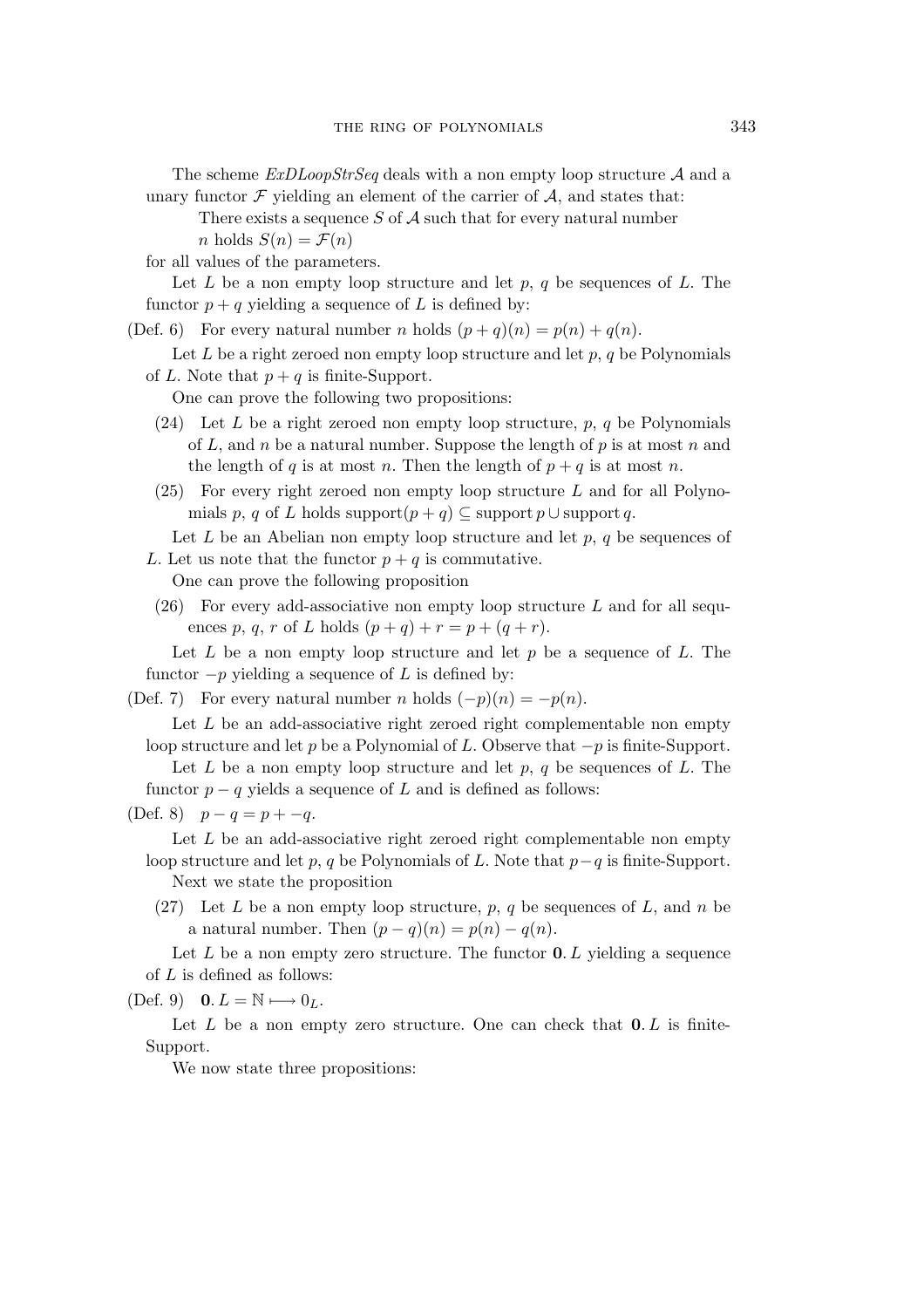# 344 ROBERT MILEWSKI

- (28) For every non empty zero structure L and for every natural number  $n$ holds  $(0, L)(n) = 0_L$ .
- $(29)$  For every right zeroed non empty loop structure L and for every sequence p of L holds  $p + 0$ .  $L = p$ .
- (30) Let L be an add-associative right zeroed right complementable non empty loop structure and p be a sequence of L. Then  $p - p = 0$ . L.

Let  $L$  be a non empty multiplicative loop with zero structure. The functor **1**. L yielding a sequence of L is defined by:

 $(\text{Def. } 10)$  **1**.  $L = 0$ .  $L + \cdot (0, 1_L)$ .

Let L be a non empty multiplicative loop with zero structure. Observe that **1**. L is finite-Support.

Next we state the proposition

(31) Let L be a non empty multiplicative loop with zero structure. Then  $(1. L)(0) = 1_L$  and for every natural number n such that  $n \neq 0$  holds  $(1. L)(n) = 0<sub>L</sub>.$ 

Let  $L$  be a non empty double loop structure and let  $p, q$  be sequences of  $L$ . The functor  $p * q$  yields a sequence of L and is defined by the condition (Def. 11).

(Def. 11) Let i be a natural number. Then there exists a finite sequence  $r$  of elements of the carrier of L such that len  $r = i + 1$  and  $(p * q)(i) = \sum r$ and for every natural number k such that  $k \in \text{dom } r$  holds  $r(k) = p(k - r)$ 1)  $\cdot$  q((i+1)  $-$ *′ k*).

Let  $L$  be an add-associative right zeroed right complementable distributive non empty double loop structure and let  $p, q$  be Polynomials of L. Note that p *∗* q is finite-Support.

Next we state three propositions:

- $(32)$  Let L be an Abelian add-associative right zeroed right complementable right distributive non empty double loop structure and  $p, q, r$  be sequences of *L*. Then  $p * (q + r) = p * q + p * r$ .
- $(33)$  Let L be an Abelian add-associative right zeroed right complementable left distributive non empty double loop structure and  $p, q, r$  be sequences of L. Then  $(p+q) * r = p * r + q * r$ .
- $(34)$  Let L be an Abelian add-associative right zeroed right complementable unital associative distributive non empty double loop structure and  $p, q$ , r be sequences of L. Then  $(p * q) * r = p * (q * r)$ .

Let  $L$  be an Abelian add-associative right zeroed commutative non empty double loop structure and let  $p, q$  be sequences of  $L$ . Let us observe that the functor  $p * q$  is commutative.

We now state two propositions:

(35) Let L be an add-associative right zeroed right complementable right distributive non empty double loop structure and  $p$  be a sequence of  $L$ .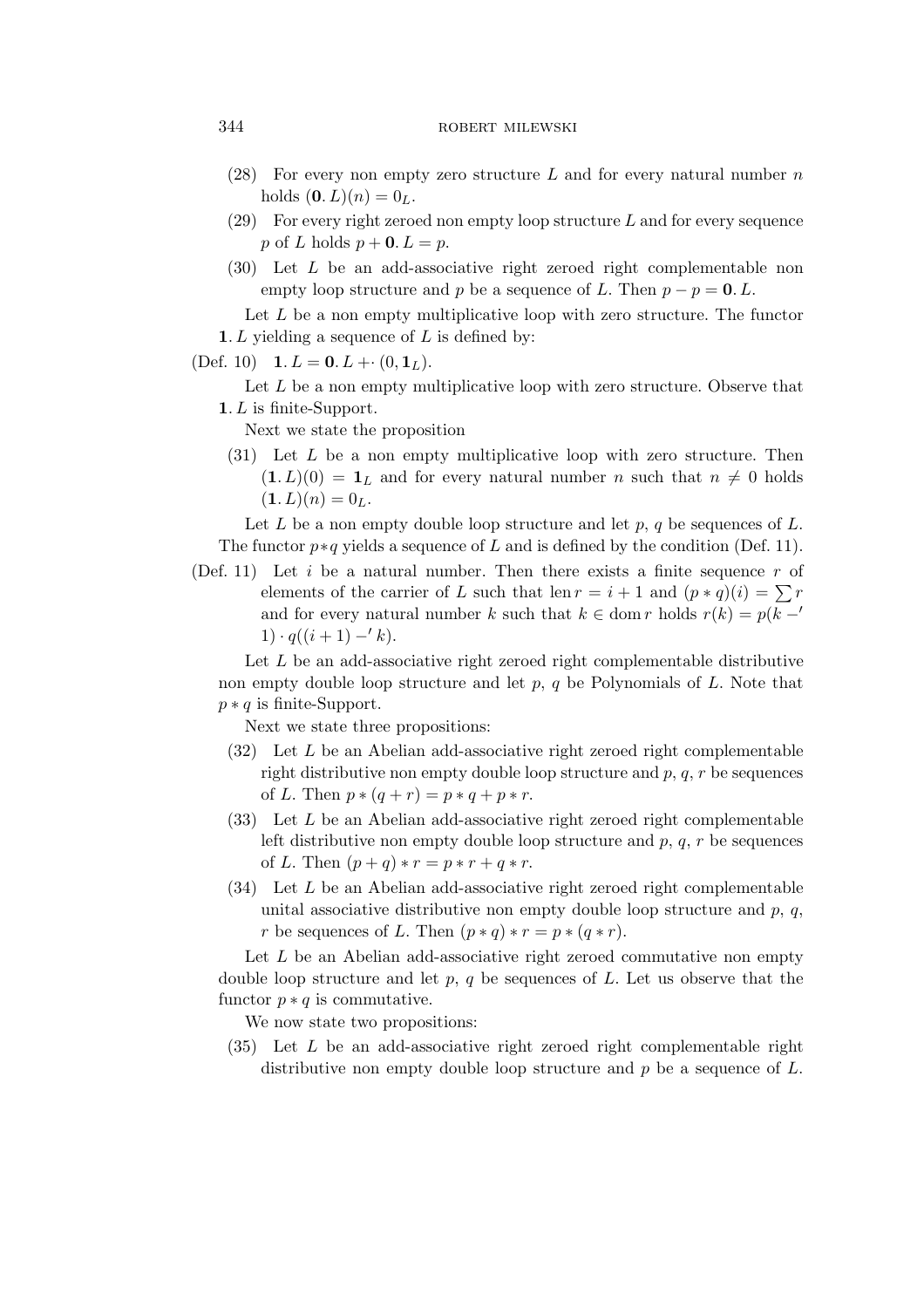Then  $p * 0$ .  $L = 0$ .  $L$ .

 $(36)$  Let L be an add-associative right zeroed right unital right complementable right distributive non empty double loop structure and  $p$  be a sequence of L. Then  $p * 1$ .  $L = p$ .

#### 5. The Ring of Polynomials

Let  $L$  be an add-associative right zeroed right complementable distributive non empty double loop structure. The functor Polynom-RingL yields a strict non empty double loop structure and is defined by the conditions (Def. 12).

- (Def. 12)(i) For every set x holds  $x \in \mathbb{R}$  the carrier of Polynom-Ring L iff x is a Polynomial of L,
	- (ii) for all elements x, y of the carrier of Polynom-Ring L and for all sequences p, q of L such that  $x = p$  and  $y = q$  holds  $x + y = p + q$ ,
	- (iii) for all elements x, y of the carrier of Polynom-Ring L and for all sequences p, q of L such that  $x = p$  and  $y = q$  holds  $x \cdot y = p * q$ ,
	- $(iv)$  0<sub>Polynom-Ring  $L = 0$ . L, and</sub>
	- (v)  $1_{\text{Polynom-Ring } L} = 1. L.$

Let L be an Abelian add-associative right zeroed right complementable distributive non empty double loop structure. Observe that Polynom-Ring  $L$  is Abelian.

Let L be an add-associative right zeroed right complementable distributive non empty double loop structure. One can check the following observations:

- *∗* Polynom-Ring L is add-associative,
- *∗* Polynom-Ring L is right zeroed, and
- *∗* Polynom-Ring L is right complementable.

Let L be an Abelian add-associative right zeroed right complementable commutative distributive non empty double loop structure. Note that Polynom-Ring  $L$ is commutative.

Let  $L$  be an Abelian add-associative right zeroed right complementable unital associative distributive non empty double loop structure. Observe that Polynom-Ring  $L$  is associative.

Let  $L$  be an add-associative right zeroed right complementable right unital distributive non empty double loop structure. Observe that Polynom-Ring  $L$  is right unital.

Let L be an Abelian add-associative right zeroed right complementable distributive non empty double loop structure. Note that Polynom-Ring  $L$  is right distributive and Polynom-Ring  $L$  is left distributive.